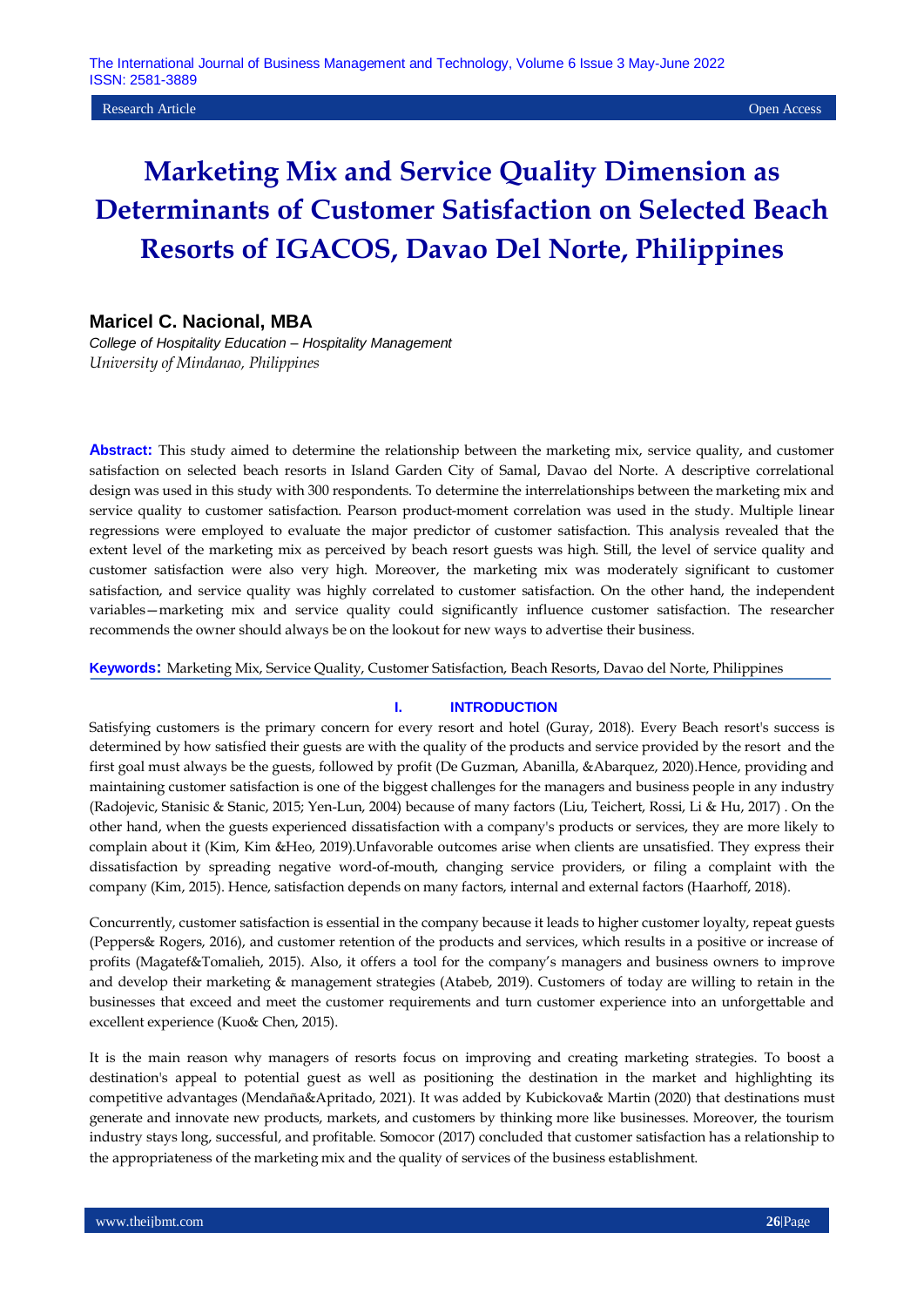The researcher has come across a few studies dealing with marketing mix strategies and customer satisfaction in the hotel industry, but nothing about the beach resorts of the Island Garden City of Samal. Therefore, there still a lack of research in marketing mix strategies, service quality, and customer satisfaction that warrants this investigation. This study may help owners/managers, especially small beach resorts, to market their businesses and resolve the problem of customer dissatisfaction and poor-quality service. Samal is known as one of the tourist spots or visited places of Davao del Norte.

The main objective of this study was to identify the factors that lead to customer satisfaction that include marketing mix strategies and service quality dimensions of the selected beach resorts in Island Garden City of Samal, Davao del Norte. Specifically, determined the extent of implementation of the marketing mix strategies of beach resorts as experienced by the customers; assessed the service quality attributes level of the selected resort as experienced by the customers; determined the level of customer satisfaction of the customers of selected resorts when it comes to purchase retention, repeat purchase and loyalty of the customer; tested the significant relationship between the marketing mix strategies and customer satisfaction, and between service quality attributes and customer satisfaction; tested which between marketing mix strategy and service quality significantly influences customer satisfaction.

## **II. METHODOLOGY**

The researcher used the descriptive-correlational research method. Descriptive research examines a population's characteristics, identifies problems within a group, business, or demographic, or examines differences in traits or practices between organizations or even countries. (Siedlecki, 2020).It investigates and describes the extent to which the link between two or more variables corresponds to the change of variables by describing current actions and processes. (Kowalczyk, 2017).

Correlational research is used to find links or relationships between or among variables, as well as to answer queries based on current occurrences (Dulock, 1993). Ex post facto studies are what they're called when they're done after the fact. The term "design" refers to the fact that the work was completed following the occurrence of a natural phenomenon of interest (Simon, 2011).

This study was conducted in four selected beach resorts in IGACOS Davao del Norte. IGACOS is an island with several commercial resorts and private beaches scattered across the white sand length of 118 kilometers. The record of the City Investment and Tourism Office shows that there are 86 registered beach resorts in the island. The researcher chose these beach resorts in IGACOS, which offers the same products and services like accommodations, foods, and beverages (restaurant) and other amenities (function room, gym, water activities). The resorts are officially registered in the City Investment and Tourism Office. Beach resorts in the Island Garden City of Samal is one of the best areas to conduct the study since it is one of the most visited destinations in Davao del Norte and is considered the country's biggest island. The respondents of this study were the 300 guests/customers from four beach resorts. They were purposively chosen based on these criteria—they must be at least 18 years old and have visited the resort at least twice to prove that they have availed of the products and services offered by the beach resorts.

This study employed an adapted survey questionnaire from Somocor (2017)'s study. The marketing mix strategy has four domains—product, promotion, price, and place. Also, the service quality attributes have five indicators like tangibility, responsiveness, tangibility, assurance and, empathy while repeat purchase, purchase intention, and loyalty for customer satisfaction.

The questionnaire is divided into three sections. The first section is the demographic profile of the respondents, the second section is the marketing mix strategy & service quality, and the last section is customer satisfaction. The research instrument was examined and checked by the panel of examiners prior to its implementation. In the marketing mix section, service quality and customer satisfaction it utilizes a 5-point Likert scale.

The researcher personally asked permission from the beach resorts owner and or manager with the aid of the letter. After the approval of the beach resorts management, the researcher tapped enumerators to do the survey.

The enumerators invited each of the prospective qualified respondents to participate in the study. After the prospective participant agreed, the enumerator asked him/her to read and sign the informed consent form (ICF) as an acknowledgment and agreement that they fully understood the following: the objective of the study, the study procedure or process, the potential discomforts and benefits, the right to privacy and confidentiality, and the right to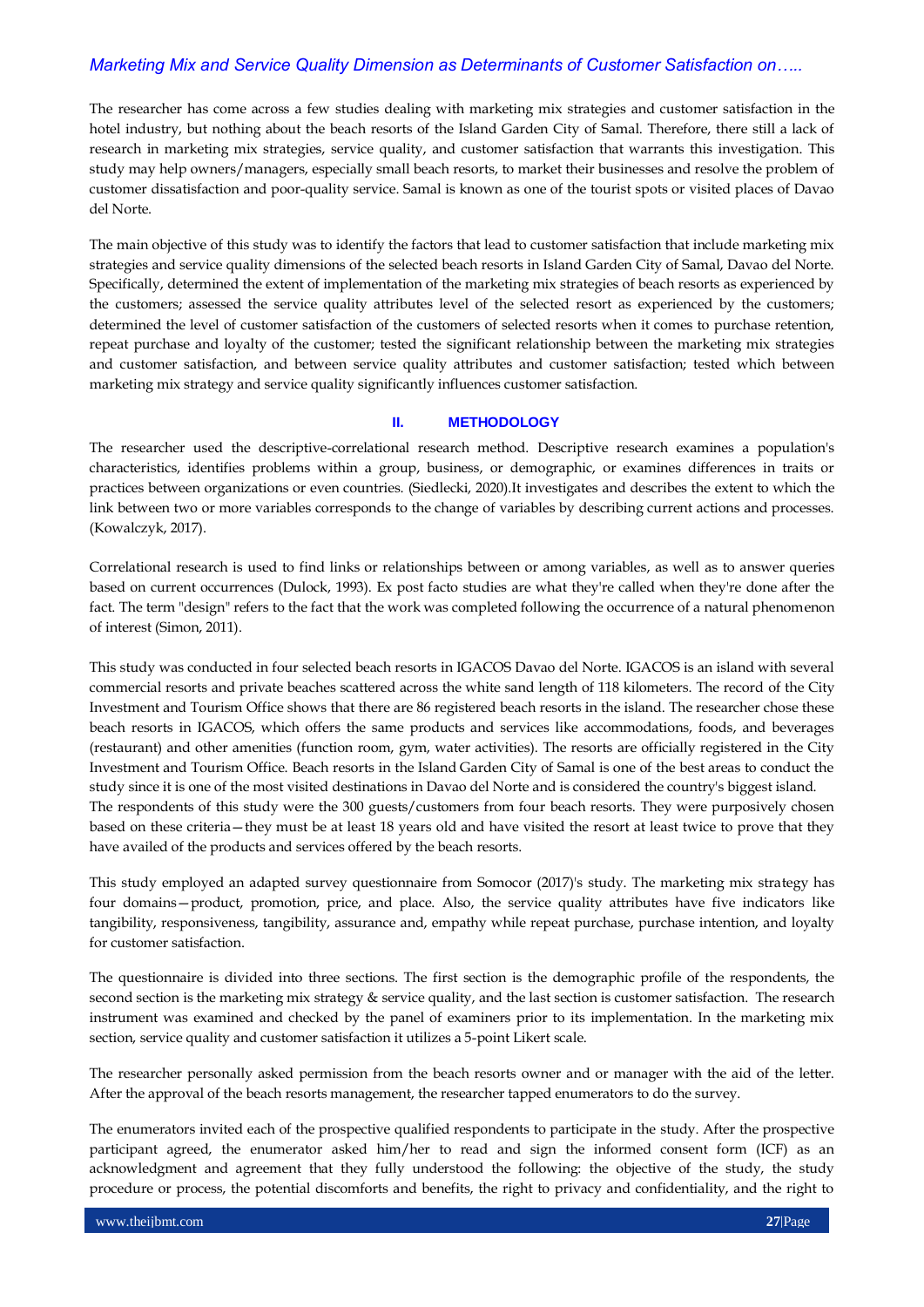withdraw. The enumerators ensured 100 percent retrieval of the questionnaires. The enumerator sent the collected tools to the researcher.

The encoded data were collated, analyzed, and interpreted using different statistical tool such as mean, standard deviation, Pearson r and multiple regression. Mean was used to describe the extent of implementation of the marketing mix, level of quality services, and level of customer satisfaction. Standard Deviation was utilized to measure the amount of variation or dispersion of the responses of the respondents. The significant link between the independent variables, marketing mix strategy, and service quality, and the dependent variable, customer satisfaction, was determined using Pearson r. *Multiple Regression* was done to determine which between the marketing mix strategy, and service quality significantly influences customer satisfaction.Social value, informed consent, vulnerability issues, risk-benefit and safety, privacy and confidentiality of information, justice, transparency, researcher qualification, adequacy of facilities, and community involvement were among the 10 dimensions of research ethics that the researcher noted.

#### **III. RESULTS**

The ratings of the respondents on the level of the marketing mix in terms of product, promotion, place, and price are presented in Table 1. The marketing mix has an overall mean rating of 4.11, which is described as high. It could be noted, however, that the standard deviation (SD) ranges from 0.48 to 1.11. The SDs, which are lower than 1.00, denotes the homogeneity, while those that are greater than 1.00 connotes heterogeneity of the responses of the respondents.

The level of marketing mix in terms of product got a category mean of 4.43 with a very high description. It implies that the marketing mix implementation is very extensive. The highest mean score of 4.47 (very high) was obtained by the item-- *spacious, clean, and well-maintained rooms and cottages*.

As regards to the place, it was rated as very high by the guests with a category mean of 4.35. Of the four items in this domain, the *conduciveness of thebeach resorts for stay and relaxation* acquired the highest mean value of 4.53 or described as very high. It explains that the guests agreed that the places are encouraging places for relaxation and stay. On the other hand, the item *accessibility to the police station* got the lowest mean score of 4.07 or has a description of high.

In terms of promotion, it obtained a category mean of 3.57, described as high. This result means that the resort is extensively promoted as experienced by the respondents. The item in this category that received the highest mean score of 4.43 (very high) pertains to the *promotion through social media like Facebook, Instagram,* and Twitter. This result connotes that internet-based promotional mechanisms are extensively utilized. On the other hand, the lowest mean score of 3.11 (average) refers to the *promotion throughsponsorship or exchange deal*.

The price got an overall category mean of 4.09 or portrayed as high. It means that the price as a marketing mix strategy is extensive. The result shows that the item diversity of package selection yielded the highest mean score of 4.27 (very high). In contrast, the item *reasonability of rates of water activities* was rated by the guests with the lowest with a mean score of 3.87 and a standard deviation of 0.91.

#### **Table 1.Extent of Implementation of Marketing Mix Strategy**

| Marketing Mix Strategy                                                 | Mean | <b>SD</b> | Description |
|------------------------------------------------------------------------|------|-----------|-------------|
| A. Product                                                             |      |           |             |
| 1. availability of varied menu and beverages                           | 4.39 | 0.66      | Very high   |
| 2. space, cleanliness and maintenance of rooms and cottages            | 4.47 | 0.66      | Very high   |
| 3. availability of water activities (Banana Boat, Kayak, and the like) | 4.44 | 0.74      | Very high   |
| 4. offering function rooms for special events.                         | 4.42 | 0.72      | Very high   |
| Category Mean                                                          | 4.43 | 0.56      | Very high   |
| B. Promotion                                                           |      |           |             |
| Promotion through                                                      |      |           |             |
| 1. TV Advertisement                                                    | 3.36 | 1.06      | Average     |
| 2. Radio Advertisement                                                 | 3.31 | 1.03      | Average     |
| 3. Press conference                                                    | 3.27 | 1.04      | Average     |
| 4. Brochure/leaflets and banners                                       | 3.76 | 0.98      | Average     |
| 5. Online advertisement                                                | 4.15 | 0.88      | High        |
| 6. Social Media(Face book, Instagram, Twitter)                         | 4.43 | 0.84      | Very high   |

www.theijbmt.com **28**|Page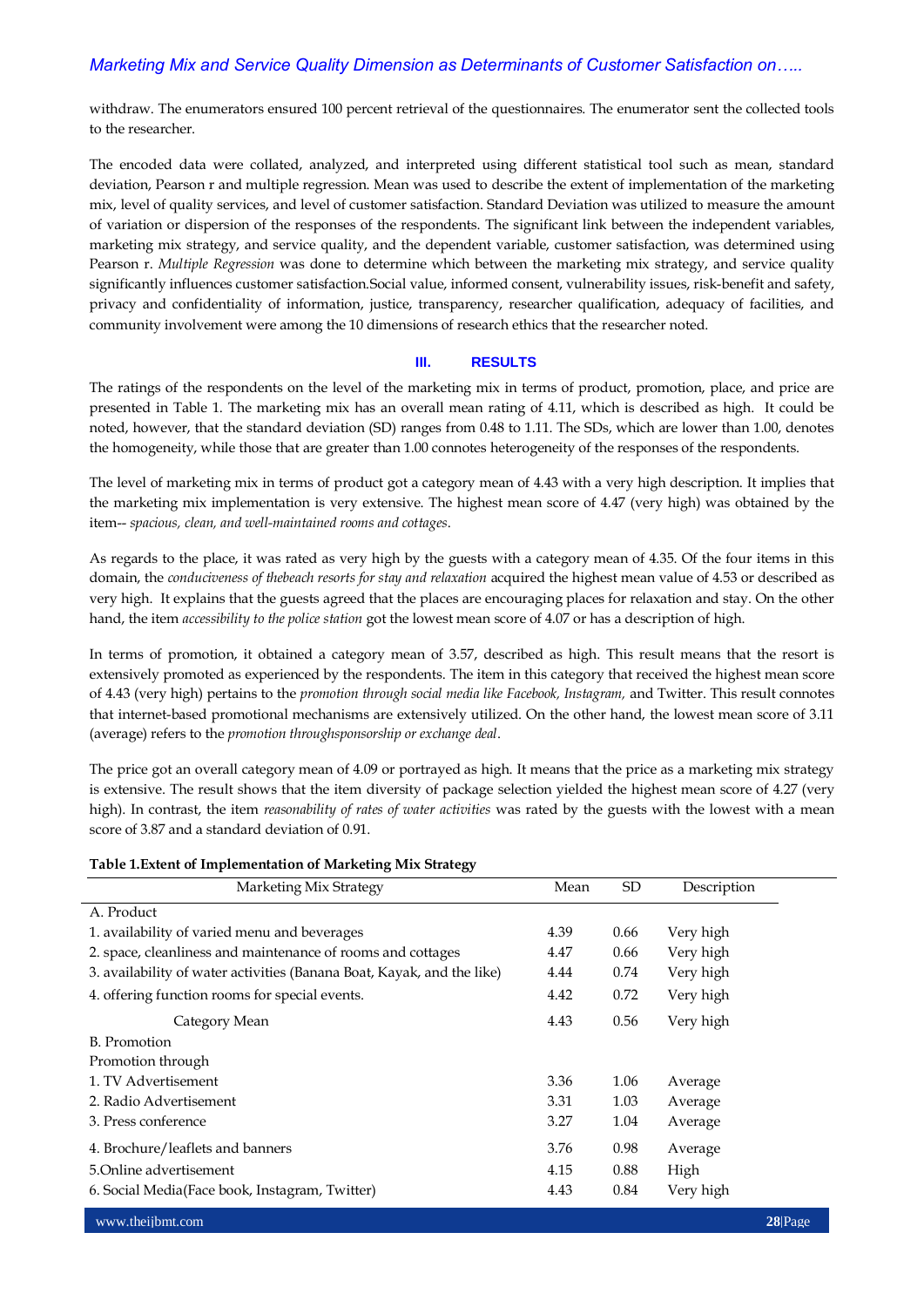| 7. Personal Marketing                              | 3.59 | 1.10 | High      |
|----------------------------------------------------|------|------|-----------|
| 8. Direct Mail                                     | 3.17 | 1.11 | Average   |
| 9. Sponsorship/Exchange deal                       | 3.11 | 1.08 | Average   |
| Category Mean                                      | 3.57 | 0.73 | High      |
| C. Place                                           |      |      |           |
| 1. cleanliness and maintenance                     | 4.45 | 0.72 | Very high |
| 2. conduciveness for stay and relaxation           | 4.53 | 0.65 | Very high |
| 3. aesthetic value for picture taking              | 4.50 | 0.66 | Very high |
| 4. accessibility to public transportation          | 4.22 | 0.79 | Very high |
| 5. accessibility to police station                 | 4.07 | 0.85 | High      |
| Category Mean                                      | 4.35 | 0.58 | Very high |
| D. Price                                           |      |      |           |
| 1. affordability of products/services rates        | 4.23 | 0.82 | Very high |
| 2. diversity of package selection                  | 4.27 | 0.76 | Very high |
| 3. reasonability of rates/fees of water activities | 3.98 | 0.83 | High      |
| 4. provision of students' special rate.            | 3.87 | 0.91 | High      |
| Category Mean                                      | 4.09 | 0.72 | High      |
| Overall Mean                                       | 4.11 | 0.48 | High      |

The data on the beach resort's service quality assessment is presented in Table 2. The overall mean of service quality is 4.44, which is considered excellent. The responses are consistent, with a standard deviation ranging from.55 to.79.

In terms of reliability, the category mean score of 4.35, which is considered very high, indicates that guests consistently enjoy high quality in terms of reliability. The item efficiency of reservation management received significant mean score of 4.38 (very high), while the timeliness of service delivery received the lowest mean score of 4.30 (still extremely high).

The tangibility domain has a category mean of 4.44 or described as very high. The item on the *courteousness of the personnel* got the highest mean score of 4.54 (very high)*,* while the item *accessibility of the location* has the lowest mean score of 4.23, although still described as very high. Responsiveness obtained a category mean of 4.50 or described as very high.The aspect of assurance, on the other hand, yielded a category mean of 4.48 described as very high. The strength of the resort in this area is attributed on the safety and security due to the visibility of the security guards as these are the two items with the highest mean scores of 4.55 and 4.52, respectively.

Finally, the indicator of empathy obtained a category mean of 4.45, which is described as very high. The item on the *treatment of customers with respect* has the highest mean score of 4.48 (very high).

| Beach Resort's Service Quality                             | Mean | SD   | Description |                    |
|------------------------------------------------------------|------|------|-------------|--------------------|
| A. Reliability                                             |      |      |             |                    |
| 1. efficiency of the management on reservations            | 4.45 | 0.71 | Very high   |                    |
| 2. readiness of guestrooms/cottages for occupancy          | 4.38 | 0.68 | Very high   |                    |
| 3. modernity of the facilities                             | 4.32 | 0.70 | Very high   |                    |
| 4. timeliness of delivery of services                      | 4.30 | 0.71 | Very high   |                    |
| 5. cleanliness and maintenance of washed room/comfort room | 4.37 | 0.71 | Very high   |                    |
| 6. variety of water recreational activities                | 4.31 | 0.73 | Very high   |                    |
| Category Mean                                              | 4.35 | 0.58 | Very high   |                    |
| <b>B.</b> Tangibility                                      |      |      |             |                    |
| 1. accessibility of the location                           | 4.23 | 0.69 | Very high   |                    |
| 2. cleanliness and maintenance of the seashore             | 4.40 | 0.65 | Very high   |                    |
| 3. sufficiency of lighting facility                        | 4.38 | 0.70 | Very high   |                    |
| 4. The personnel's                                         | 4.51 | 0.62 | Very high   |                    |
| a. discipline                                              |      |      |             |                    |
| b. grooming                                                | 4.51 | 0.61 | Very high   |                    |
| c. courteousness                                           | 4.54 | 0.61 | Very high   |                    |
| d. honesty                                                 | 4.51 | 0.63 | Very high   |                    |
| www.theijbmt.com                                           |      |      |             | 29 <sub>Page</sub> |

#### **Table 2***.***Level of Service Quality**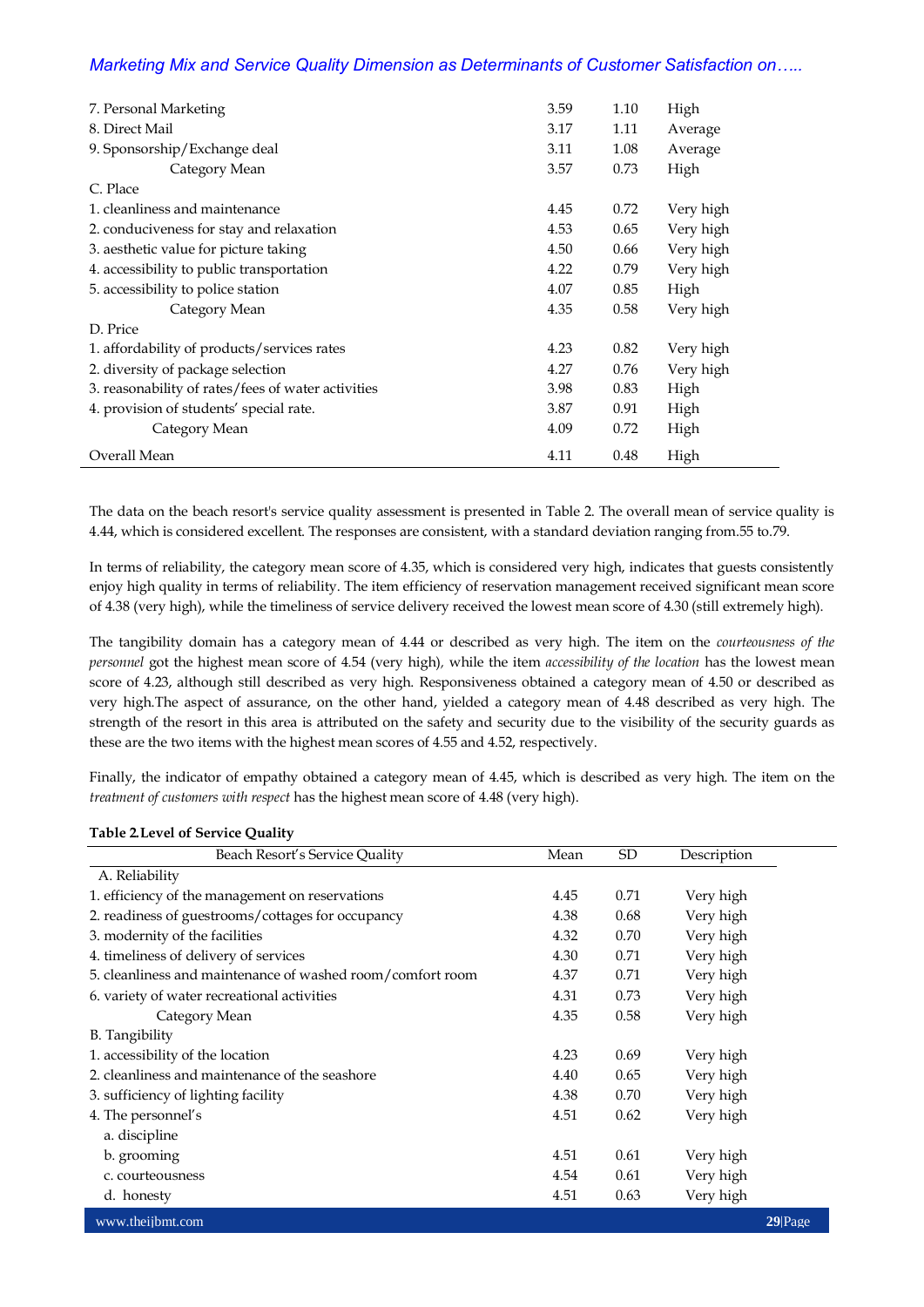| Category Mean                                     | 4.44 | 0.55 | Very high |
|---------------------------------------------------|------|------|-----------|
| C. Responsiveness                                 |      |      |           |
| 1. The personnel's                                |      |      |           |
| helpfulness<br>a.                                 | 4.52 | 0.64 | Very high |
| b. readiness to answer all inquiries of customers | 4.52 | 0.64 | Very high |
| knowledgeability<br>C.                            | 4.48 | 0.68 | Very high |
| d. quickness to respond to the customers' request | 4.48 | 0.72 | Very high |
| Category Mean                                     | 4.50 | 0.63 | Very high |
| D. Assurance                                      |      |      |           |
| 1. safety and security                            | 4.55 | 0.67 | Very high |
| 2. visibility of security guards                  | 4.52 | 0.68 | Very high |
| 3. availability of rescue team                    | 4.45 | 0.75 | Very high |
| 4. visibility of first aid facility               | 4.41 | 0.79 | Very high |
| Category Mean                                     | 4.48 | 0.67 | Very high |
| E. Empathy                                        |      |      |           |
| 1. provision of undivided attention to customers  | 4.43 | 0.71 | Very high |
| 2. readiness to serve customers at any time       | 4.45 | 0.68 | Very high |
| 3. respectfulness to the customers                | 4.48 | 0.66 | Very high |
| 4. delivery of customer needs                     | 4.44 | 0.71 | Very high |
| Category Mean                                     | 4.45 | 0.66 | Very high |
| Overall Mean                                      | 4.44 | 0.55 | Very high |

The data in Table 3 pertain to the result of the level of customer satisfaction. These are determined by three domains. The level of customer satisfaction is very high, with an overall mean of 4.20. The standard deviation ranges from 0.64 to 0.86, which implies that the responses are homogeneous.

It received a category mean of 4.07, which is considered high in terms of repeat purchase indicator. The item concerning premises safety and sanitation received the greatest rating, with a mean score of 4.14, which is regarded high, while the item about providing fair prices received the lowest rating, with a mean score of 3.94, which is still considered high.

The purchase retention obtained a category mean of 4.34, described as very high. The strength of the resort lies in the provision of spacious, *clean, and safeparking areas* with the highest mean score of 4.37 (very high).

As regards customer loyalty, it obtained a category mean of 4.19 or described as high. The *efficiency of payment processes* had the highest mean score of 4.32 (very high). The availability of a foreign currency exchange facility, on the other hand, had the lowest mean score of 3.89. (high).

#### **Table 3. Level of Customer Satisfaction**

|           | <b>Customer Satisfaction</b>                            | Mean | <b>SD</b> | Description |
|-----------|---------------------------------------------------------|------|-----------|-------------|
| A.        | <b>Repeat Purchase</b>                                  |      |           |             |
| 1.        | Provision of quality products and services.             | 4.12 | 0.76      | High        |
| 2.        | Provision of reasonable prices                          | 3.94 | 0.86      | High        |
| 3.        | Safety and sanitation of the premises                   | 4.14 | 0.73      | High        |
| 4.        | Dependability of the menus and services                 | 4.11 | 0.74      | High        |
| 5.        | Uniqueness of the products/services                     | 4.02 | 0.79      | High        |
|           | Category Mean                                           | 4.07 | 0.69      | High        |
| <b>B.</b> | <b>Purchase Retention</b>                               |      |           |             |
| 1.        | Expertise, courteousness, and honesty of the personnel. | 4.34 | 0.72      | Very high   |
| 2.        | Space, cleanliness, and safety of parking area.         | 4.37 | 0.72      | Very high   |
| 3.        | Safety, hygiene, and sanitation.                        | 4.36 | 0.73      | Very high   |
| 4.        | Promptness of service                                   | 4.34 | 0.70      | Very high   |
| 5.        | Provision of Medical services.                          | 4.31 | 0.80      | Very high   |
|           | Category Mean                                           | 4.34 | 0.66      | Very high   |
| C.        | <b>Customer Loyalty</b>                                 |      |           |             |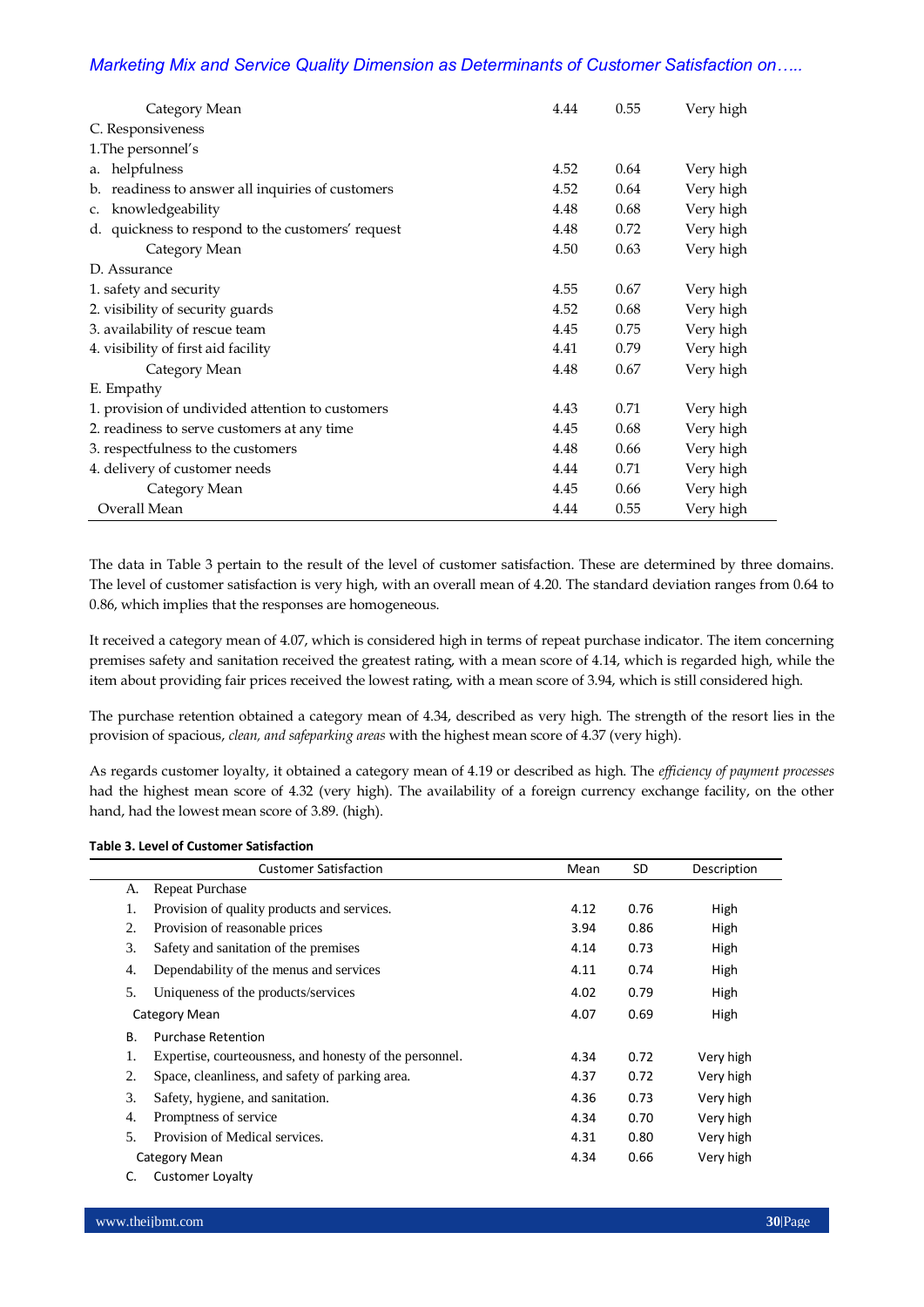|               | Sustainability of customer relationship through the online reservation<br>services | 4.27 | 0.79 | Very high |
|---------------|------------------------------------------------------------------------------------|------|------|-----------|
| $\mathcal{D}$ | Excellence of service                                                              | 4.26 | 0.73 | Very high |
| 3.            | Availability of foreign currency exchange facility                                 | 3.89 | 1.01 | High      |
| 4.            | Modernization of function rooms                                                    | 4.21 | 0.75 | Very high |
|               | Efficiency of payment processes                                                    | 4.32 | 0.79 | Very high |
|               | Category Mean                                                                      | 4.19 | 0.70 | High      |
|               | Overall Mean                                                                       | 4.20 | 0.64 | Very high |

Table 4 shows the result of the variable correlation. Customer satisfaction has a significant moderate relationship with marketing mix (r=.58, p.05), according to the statistics. Customer satisfaction, on the other hand, is significantly correlated with service quality (r=.68, p.05).

#### **Table 4.Correlation of Variables**

| Variables paired with<br><b>Customer Satisfaction</b> |     | p-value | Interpretation |
|-------------------------------------------------------|-----|---------|----------------|
| Marketing Mix                                         | .58 | .00     | Significant    |
| Service Quality                                       | .68 | .00     | Significant    |

The outcome of the regression analysis is presented in Table 5. The data revealed that both independent variables—marketing mix and service quality could significantly influence customer satisfaction on its singular capacity ( $p<0$ 5). Between the two variables, service quality has a more significant influence, as manifested by a beta coefficient of .52. Also, this coefficient signifies that for every unit increase in service quality leads to .52 increases in customer service. On the other hand, every unit increase in marketing mix corresponds to .27 increases in customer satisfaction.

As a model, the r2 of.512 indicates that the combined influence of marketing mix and service quality is significant for 51.2 percent of the variation in customer satisfaction. This means that additional elements that may have a major impact on customer satisfaction, equal to 48.8%, are not covered in this study.

#### **Table 5.** *Influencers of Customer Satisfaction*

| Variables       | <b>Beta Coefficient</b> | p-value |       | Interpretation |
|-----------------|-------------------------|---------|-------|----------------|
| Marketing mix   | .27                     | .00     | 5.42  | Significant    |
| Service quality | .52                     | .00     | 10.35 | Significant    |
| $r^2 = .512$    |                         |         |       |                |
| $F = 157.59$    |                         |         |       |                |
| $p = .00$       |                         |         |       |                |

## **IV. DISCUSSION**

## *Marketing Mix Strategy*

The result means that the resorts effectively execute and deliver a marketing strategy, and the marketing mix implementation is extensive. It supports the finding of Thieu, Hieu, Huyen, Binh, and Hoang (2017) that the marketing mix is an undeniably important tool for establishments. The use of marketing tools such as the four Ps allows marketers to move further and to provide customer satisfaction.

In terms of product results, the level of marketing mix supports the observation of Pride, Ferrel, &Hult (2014) that product quality means the general features of a product. Products that stand for anticipated quality, given that the notion of quality varies from marketer to customer. Also, with that of Tseng and Hu (2014)who believes that product development in the marketing mix depends on the choice of the customer, which is why businesses fully understand the customer's need to develop the right product for the market thoroughly.Furthermore, it confirms the contention of Hall (2015) that to satisfy the customers, the establishment must determine what customers need or want and then produce the right product with the right quality standard.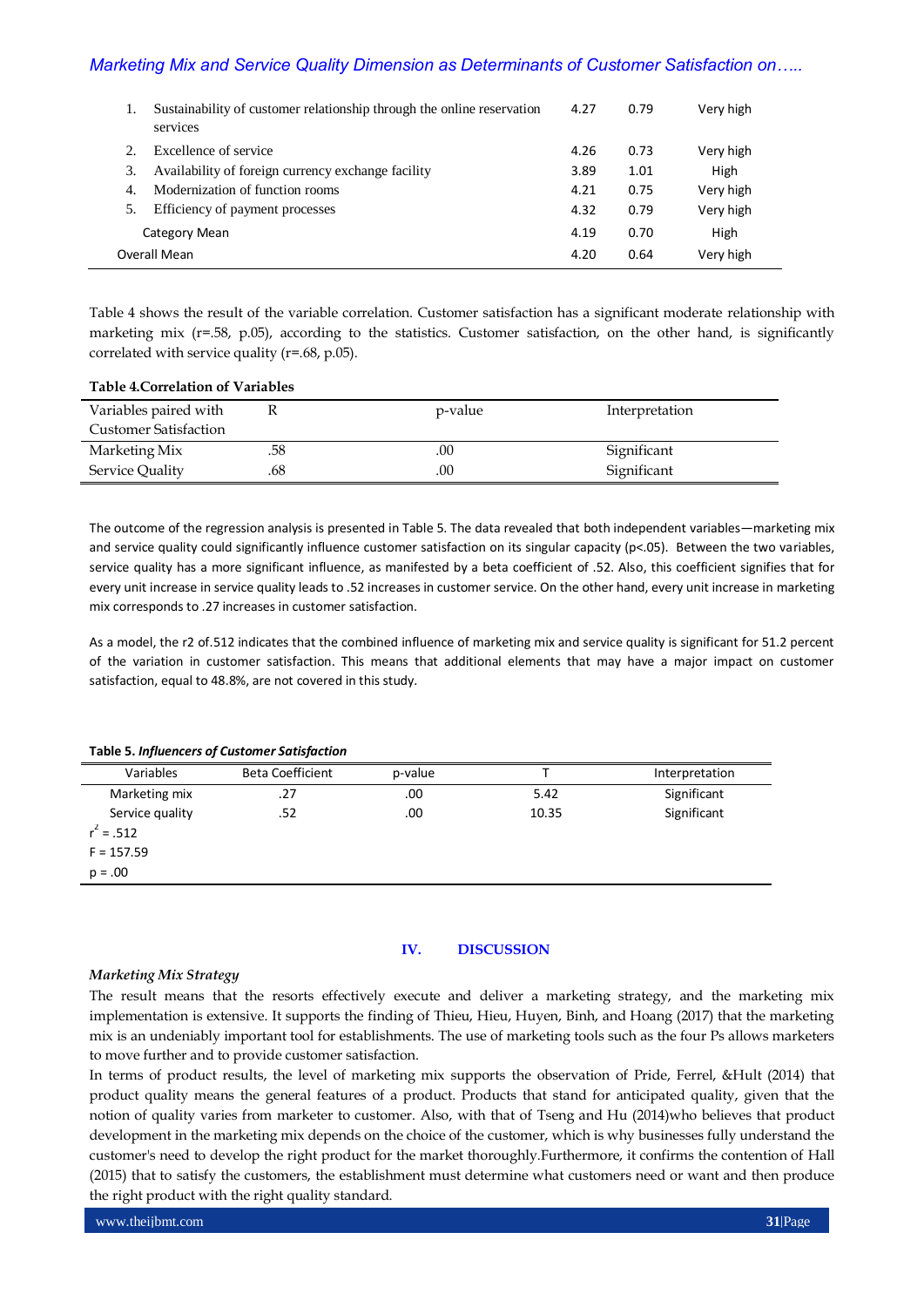In terms of promotion the results confirmed the study of Rugova&Prenaj (2016) that social media is an effective advertising strategy that has contributed to the creation of new company prospects, the development of a stronger market position, or the alteration of customer behavior.In the same manner, the use of platforms like Facebook and Instagram would maintain customer relationships, channels, and thus becoming vital resources and supporting key activities (Gatautis, Vitkauskaite, & de Reuver, 2017).

However, the result for promotion through sponsorship or exchange deal implies that collaboration with sponsors or having exchange deals with other business entities is sometimes extensive. This finding explains the observation of Ingram (2017) that other forms of promotions may not apply to all types of businesses.

When it comes to the place, the result confirms the finding of Payam (2015) that it is essential for the tourist destination to have police in the place to ensure the security of the tourist. Also, tourism police are believed to help create an image of the destination and advertise the place.

While the price result connotes that respondent find recreational activities as moderately expensive, and few customers can afford the rates. This result supports the observation of Stadler (2015) that customers consider price when deciding to buy products and services. The price is the primary factor considered by the customers.

## *Service Quality*

The result of the study implies that the guests always experience service quality components in the five components or dimensions.

The reliability result confirms the findings of Ottawa Chamber of Commerce, (2014) and Iberahim, et. al. (2015) quality service includes the ability of service providers to deliver promised services on time, reliably and accurately, how they maintain an error-free record in the establishment, and how they address customer complaints and difficulties.

In the tangibility dimensionthe finding connotes that the customers always experience the service quality as regards location, cleanliness and maintenance of the resort, the sufficiency of lighting facilities, and the dependability of the personnel. This favorable result on tangibility confirms the idea of Iberahim, et. al. (2015) that tidiness and neatness are essential to be in the establishment. Moreover, the result supports the study of Panda and Das (2014) that the tangible service can be experienced without having to pay for it.

Responsivenessresults supports the reflection of Nabi (2012) and Berinyuy (2010) that customers are satisfied when the personnel help the customers and address their complaints knowledgeably.

Assuranceresult is parallel to the observation of Umeze & Ohen (2015) that safety and security are the factors that the customers consider in choosing a place. Also, it confirms the argument of Armstrong et. al. (2014) that safety and security is the primary priority of the customers. Furthermore, the result supports the generalizations that guests feel satisfied when the area is secured and has a first-aid facility (Mellina&Aballe, 2013; Yulisetiarini, 2014 &Hinlayagan, 2018).

Lastly, the finding of empathyimplies that the resort staff possesses the personality that the customers are expecting from the personnel. They are found to have focus when serving the customers, ready to serve all the time, respectful and responsive to the needs of the customers. This finding confirmed and backed up Bahadur, Zulfiqar, and Aziz (2018)'s claim that empathic employee behavior during service encounters boosts customer satisfaction and loyalty to the company.

#### *Customer Satisfaction*

*Repeat purchase*. This indicates that the resort's products and services, pricing structure, safety and sanitization, and menus are satisfactory to the guests. Hence, given this level of satisfaction, they avail of the services repeatedly. This finding backs up the conclusion of Mandal (2016) that guest satisfaction helps companies maintain excellent partnerships with their guests and renders the assurance of loyalty with the establishment. Also, It confirms Singh and Khan's (2012) conclusion that a business capacity to entice and persist new consumers is influenced not just in terms of its services and products, but also by how it treats existing customers and the reputation it builds inside and across the market.

*Purchase retention.*This finding fortifies Saber, Ibrahim, Mustapha, Salim, Sandikau, and Lajis (2017) findings that parking convenience is one of the variables influencing customers' decision to buy again and stay with a company. It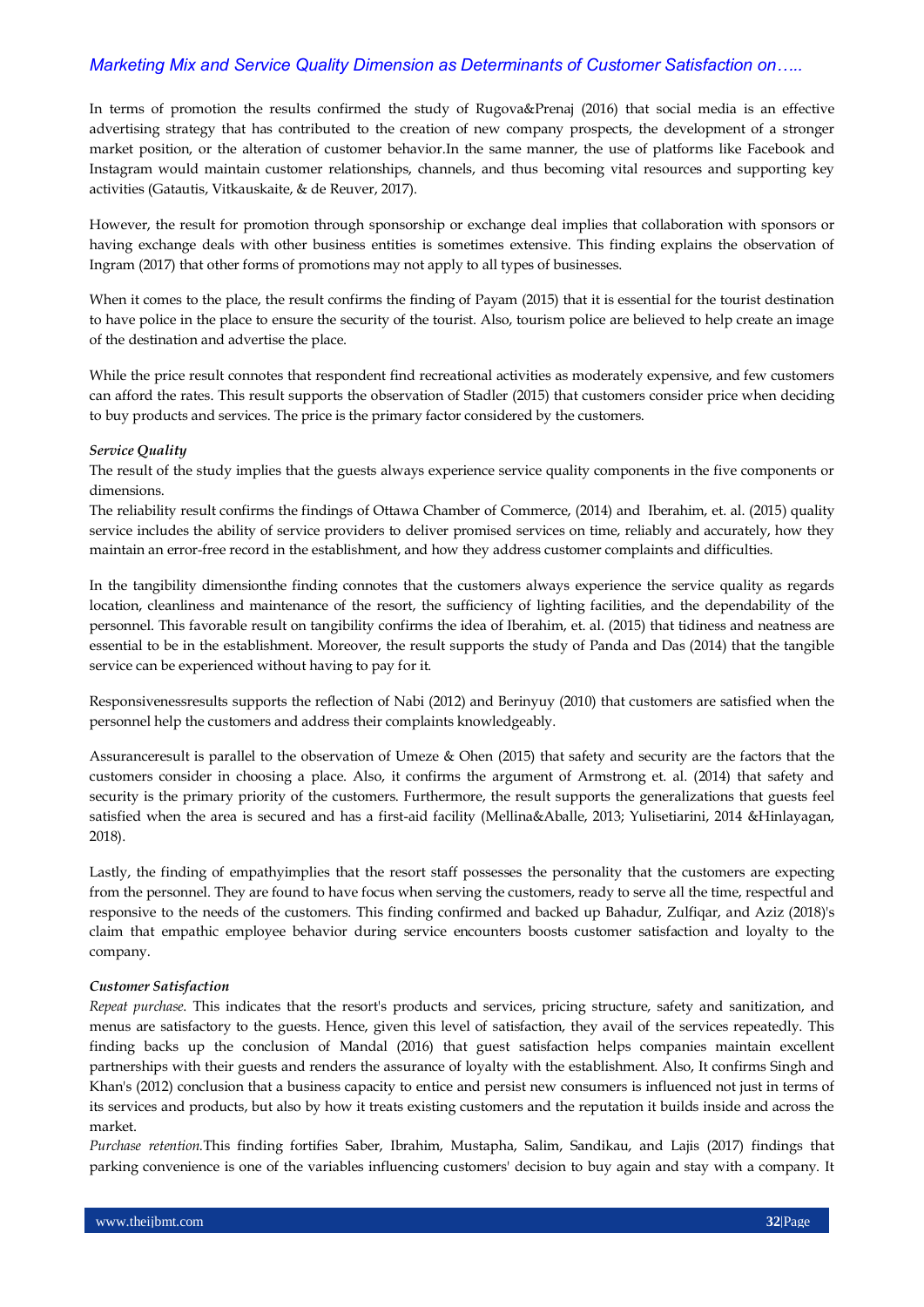also supports the finding of Mandal (2016) and Reinartz and Kumar (2003) that customer retention programs help companies maintain excellent partnerships with their guests and stay to the establishment.

*Customer Loyalty.* This indicates that the guest-respondents are pleased with the online reservations, service quality, function room modernism, and payment process. Thus, they remain loyal to the resort. This finding supports the generalization of Nam and Carnie (2011) and Hinlayagan (2018) that customers become loyal when they are satisfied and have an intimate and personal connection to the products and services of the business. Moreover, it agrees on the realizations that customer satisfaction of the company's services or output depends to a greater extent on loyalty (Shaikh and Khan, 2011), customer satisfaction of the company's services or output depends to a greater extent on loyalty (Zephan, 2018) and customer satisfaction causes a shift in customer loyalty (Ibuho, 2015).

#### *Correlation of Variables*

This finding means that the greater the extent of implementation of the marketing mix would necessarily lead to customer satisfaction. This result confirms the concept of Kotler (2015) that the two significant purposes of marketing, is satisfying the current growing customers and attracting new customers. This finding shows that the greater the quality of the services, the higher the level of customer satisfaction. Also, this finding backs up Kotler and Keller's (2009) claim that service quality is the sum of a service's qualities and characteristics that meet consumers' expectations. It also supports the findings of Agbor (2011), who found a close correlation between service quality and customer satisfaction.

#### *Influencers of Customer Satisfaction*

This study confirms Zikmund, Babin, Carr, and Griffin's (2013) claim that customer happiness is a marketing mix that a buyer encounters while purchasing a product or service. Also, it confirms the explanation of Abd Wahab et *al.* (2016) marketing mix and service quality as essential elements to satisfy customers that could lead to loyalty. Furthermore, it supports Khan, Yusoff, and Kakar (2017) findings that service quality has a favorable and significant impact on customer satisfaction. The happiness of visitors, the desire to buy again, and the growth of businesses are all intimately related to service quality aspects.

## **V. CONCLUSION**

The marketing mix is being implemented extensively on the Island Garden City of Samal selected beach resorts. The promotion has the lowest category mean score of 3.57 among the four indicators, even though it is nevertheless extensive. This conclusion suggests that the beach resort owners understood the value of the marketing mix in their respective businesses. On selected beach resorts in IGACOSor Island Garden City of Samal , the degree of service quality aspects in terms of tangibility, reliability, assurance, responsiveness, and empathy is very high. This indicates that the guests received consistently high-quality service. Customers' satisfaction in the selected beach resorts is indeed high. This indicates that they are really pleased with the resorts' services. Customer satisfaction and marketing mix techniques have a significant relationship. Customer satisfaction is also strongly linked to the level of service provided. Furthermore, customer satisfaction is greatly influenced by marketing mix strategy and service quality (p.05). With a beta coefficient of.52, service quality has a greater impact on customer satisfaction than the marketing mix. The findings supported Somocor's (2017) hypothesis that marketing mix strategy and service quality were substantially connected with customer satisfaction. It also backs up Mustawadjuhaefa et al. (2017)'s claim that the marketing mix and quality service have a big impact on customer satisfaction.

#### **VI. RECOMMENDATION**

Since the extent of implementation is only high, this is indicative that the owners may look for more strategies to promote their products and services, not just locally but also internationally. Also, it is suggested to the beach resorts to have an exchange deal with TV networks to promote the establishments comprehensively and efficiently. The owners or managers of the selected beach resorts may sustain the service quality and customer satisfaction through updated training and seminars of the staff, and provision of innovative business processes and recreational water activities. Since some customers find the price to be unreasonable, it is suggested that owners or managers may evaluate the price of the services to assess their reasonability and competitiveness. The management may also consider having a foreign currency exchange facility for foreigners. Other researchers may look into elements other than service quality and marketing mix that have a major impact on consumer satisfaction.. Also, these researchers may consider using a mixed-methods design to draw out information in more depth.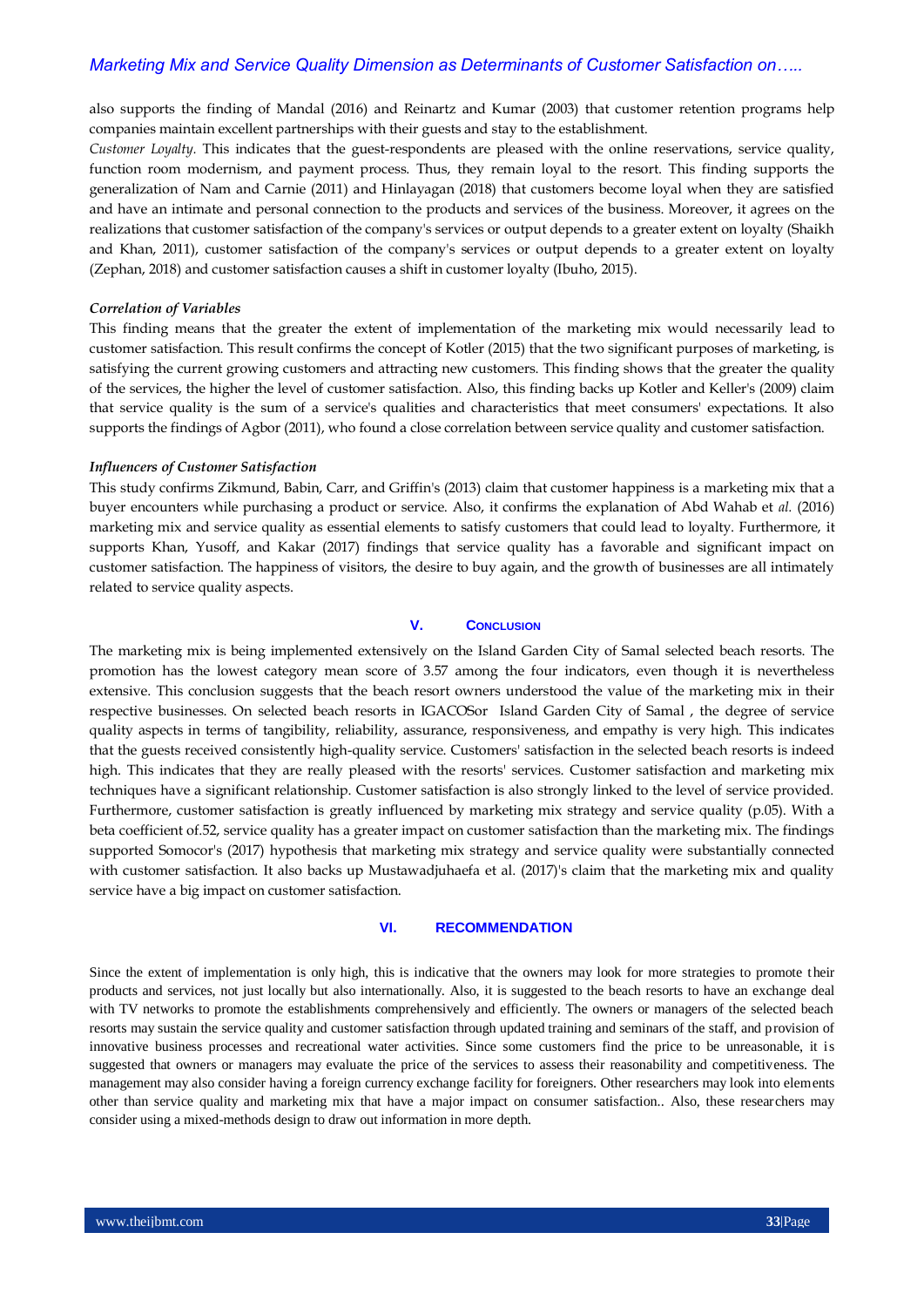## **REFERENCES**

- [1] American Marketing Association. (2017). Definition of "Marketing," American Marketing Association
- [2] Agbor J. M., (2011) The relationship between customer satisfaction & service quality: a study of three service sectors in Umea.
- [3] Amin, M., Yahya, Z., Ismayatim, W. F. A., Nasharuddin, S. Z., &Kassim, E. (2013). Service quality dimension and customer satisfaction: An empirical study in the Malaysian hotel industry. *Services Marketing Quarterly*, *34*(2), 115- 125.
- [4] Atabeb H.A., (2019).Customer Satisfaction in the Tourism Industry.International Journal of Scientific and Research Publications.
- [5] Archakova, A. (2013). Service quality and Customer satisfaction. Case study: Company X.
- [6] Armstrong, G., Adam, S., Denize, S., & Kotler, P. (2014). *Principles of marketing*. Pearson Australia.
- [7] Baker, M. J. (2014). *Marketing strategy and management*. Macmillan International Higher Education.
- [8] Bahadur, W., Aziz, S., & Zulfiqar, S. (2018). Effect of employee empathy on customer satisfaction and loyalty during employee–customer interactions: The mediating role of customer affective commitment and perceived service quality. *Cogent business & management*, *5*(1), 1491780.
- [9] Barlan, L., &Festijo B., (2013).Promotional Activities of Beach Resort in Mabini, Batangas Using the Marketing Mix Model.
- [10] Beringuy, M. (2010).Customer Satisfaction.
- [11] Bhat, A. (2019). Descriptive Research: Definition, characteristics, methods,examples[.https://www.questionpro.com/blog/descriptive-research/](https://www.questionpro.com/blog/descriptive-research/)
- [12] Carev, D. (2008). *Guest Satisfaction and Guest Loyalty Study for the Hotel Industry*. Published International Journal of Business and Social Science
- [13] Chiang, W.Y.(2013).Applying data mining on customer relationship management system for leisure .
- [14] Chiu, C.-M., Wang, E. T. G., Fang, Y.-H., & Huang, H.-Y. (2012). Understanding customers' repeat purchase intentions in B2C e-commerce: the roles of utilitarian value, hedonic value, and perceived risk. Information SystemsJournal, 24(1), 85–114. DOI:10.1111/j.1365-2575.2012.00407.
- [15] Chiu, C.-M., Wang, E.T.G., Fang, Y.-H. and Huang, H.-Y. (2014), "Understanding customers' repeat purchase intentions in B2C e-commerce: the roles of utilitarian value, hedonic value and perceived risk", Information Systems Journal, Vol. 24 No. 1, pp. 85-114
- [16] Choi, T., & Chu R, (2001). Determinants of hotel guests' satisfaction and repeat patronage in the Hong Kong hotel industry. Hospitality Management 20 (2001) 277–297
- [17] Davis, F.D. (1989) Perceived usefulness, perceived ease of use, and user acceptance of information technology. MIS Quarterly, 13, 319–340.
- [18] De Guzman, J. C. D., Abanilla, J. G. R., &Abarquez, K. E. L. (2020). Guest Satisfaction and Loyalty among Beach Resorts in Laiya, Batangas. *Journal of Tourism and Hospitality Research*, *17*(1).
- [19] Dolnicar, S., & Ring, A. (2014). Tourism marketing research: Past, present and future. *Annals of tourism research*, *47*, 31-47.
- [20] Dulock, H. (1993). Research Design: Descriptive Research.Sage journals.
- [21] Eakuru, N. & Mat, N.K.N. (2008). The Application of Structural Equation Modeling (SEM) in Determining the Antecedents of Customer Loyalty in Banks in South Thailand, The Business Review, Cambridge, 10(2):129-1
- [22] Er, A.C., & Simon, S. (2015). Marketing Mix of Ecotourism Product in Kuching, Sarawak, Malaysia.Mediterranean Journal of Social Sciences.
- [23] Gatautis, R., Vitkauskaite, E., & de Reuver, M. (2017). Use of Facebook andGooglePlatforms for SMEs Business Model Innovation. In BledeConference (p. 38).
- [24] Greenspan, R. (2017). Starbucks Coffee's Marketing Mix (4Ps) Analysis. Retrieved from
- <http://panmore.com/starbucks-coffee-marketing-mix-4ps-analysis>
- [25] Ghotbabadi, A. R., Feiz, S., &Baharun, R. (2015). Service quality measurements: a review. *International Journal of Academic Research in business and social sciences*, *5*(2), 267.
- [26] Guray, C.B. (2018). Banana Beach Resorts Services and the Level of Customer Satisfaction.International Journal of Scientific & Technology Research.Vol. 7
- [27] Haarhoff, R. (2018). Tourist perceptions of factors influencing destination image: A case study of selected Kimberley resorts. *African Journal of Hospitality, Tourism and Leisure*, *7*(4), 1-21.
- [28] Hall, M. (2015). A brief summary of marketing and how it works. Retrieved from <https://www.cim.co.uk/media/4772/7ps.pdf>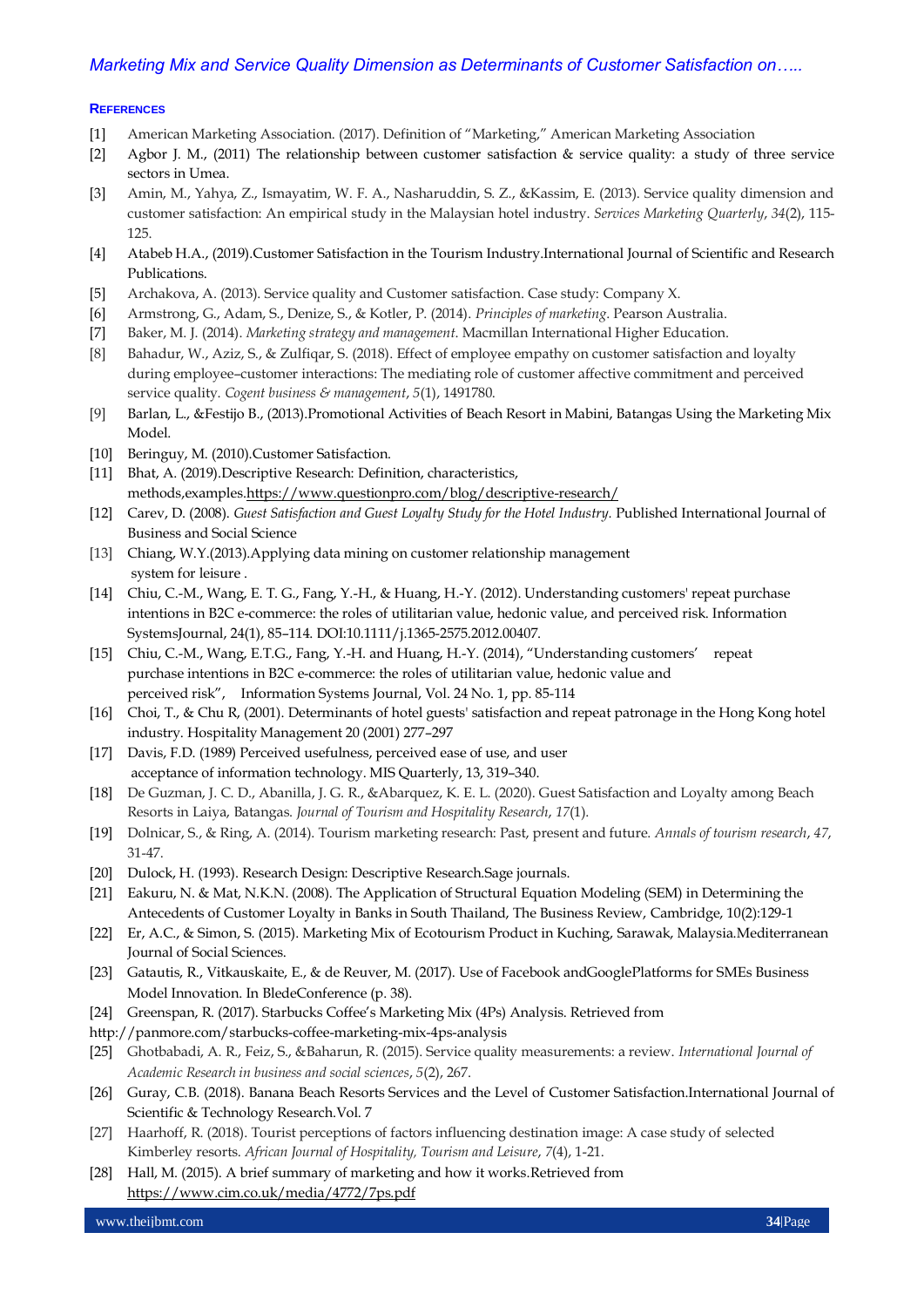- [29] HelsinginSeudunLiikenne (HSL) . (2012, April 18). *Reliability the most important service quality attribute*.
- [30] Hinlayagan, K.(2018). A Path Analysis of Customer Loyalty of Homegrown Coffee Shops in Davao Region.
- [31] Hundekar, S. A., 2010. Principles of Marketing.: Himalaya Publishing House.
- [32] Iberahim, Taufik, M., Adzmir, M., &Saharuddin. (2015). Customer Satisfaction on Reliability and *Finance*, 13- Responsiveness of Self Service Technology for Retail Banking Services. *Procedia Economics and* 20.
- [33] Ibuho A., (2015). Marketing Mix Strategies Industrial and Service Marketing. (2013). UAE: 3G ELearning FZ LLC.
- [34] Ingram, D. (2017).Coffee Shop Marketing Strategies http://smallbusiness.chron.com/coffe-shop-marketing-strategies
- [35] Išoraitė M. (2016). Marketing Mix Theoretical Aspects. International Journal of Research.
- [36] Khan, F., Yusoff, R. M., &Kakar, P. (2017). Impact of service quality and customer satisfaction in the tourism industry. *Journal of Advanced Research in Social and Behavioural Sciences*, *6*(2), 146-155.
- [37] Kim, B. (2015). Analyses of customer dissatisfiers in hotel online reviews and the consequences of customer dissatisfaction.
- [38] Kim, B., Kim, S., &Heo, C. Y. (2019). Consequences of customer dissatisfaction in upscale and budget hotels: Focusing on dissatisfied customers' attitude toward a hotel. *International journal of hospitality & tourism administration*, *20*(1), 15-46.
- [39] Kitapci, O., Akdogan, C., &Dortyol, İ. T. (2014). The Impact of Service Quality Dimensions on Patient Satisfaction, Repurchase. *Procedia - Social and Behavioral Sciences*, 161 – 169. DOI:10.1016/j.sbspro.2014.07.030,
- [40] Kolowich, L., (2017). 8 of The Top Mareketing Challenges Marekters Will Face This Year {New Data} and 7 Customer Loyalty Prograams That Actually Add Value https:// blog.hubspot.com/blog/tabid/6307/bid/33820/5-major-challenges-marketers-face-and-how-to-solve-them.aspx an[d https://blog.hubspot.com/blog/tabid/6307/bid/31990/7-Customer-Loyalty-Programs-That Actually-Add-](https://blog.hubspot.com/blog/tabid/6307/bid/31990/7-Customer-Loyalty-Programs-That%20Actually-Add-Value.aspx)[Value.aspx](https://blog.hubspot.com/blog/tabid/6307/bid/31990/7-Customer-Loyalty-Programs-That%20Actually-Add-Value.aspx)
- [41] Kotler P. & Keller, K.L. (2009). Marketing management (13th end). New Jersey: Pearson Education Inc, Upper Saddle River, p. 169
- [42] Kowalczyk, D. (2017). Correlational Research: Definition, Purpose & Examples. *Definitions in Correlational Research*
- [43] Kubickova, M., & Martin, D. (2020). Exploring the relationship between government and destination competitiveness: The TALC model perspective. *Tourism Management*, *78*, 104040
- [44] Kumar, V.(2015)Evolution of Marketing as a discipline: What has happened and what to look out for.
- [45] Kuo, M. P., & Chen, Y. M. (2015). A study on the relationships among body sensory experience, customer satisfaction, and customer loyalty-beauty SPA enter as an example. International Journal of Business and AdministrativeStudies, 1(2), 61-67. doi:ttps://doi.org/10.20469/ijbas.10003-2
- [46] Liu, Y., Teichert, T., Rossi, M., Li, H., & Hu, F. (2017). Big data for big insights: Investigating language-specific drivers of hotel satisfaction with 412,784 user-generated reviews. *Tourism Management*, *59*, 554-563.
- [47] Magatef, S. G., &Tomalieh, E. F. (2015). The impact of customer loyalty programs on customer retention. *International Journal of Business and Social Science*, *6*(8), 78-93.
- [48] Magkasi M.A.M, & caballero R., (2014). Customer Satisfaction and Loyalty in Philippine Resorts. International Journal of Social Sciences and Entrepreneurship Vol.1, Issue 9,.Retrieved from [https://www.ijsse.org/articles/ijsse\\_v1\\_i9\\_588\\_610.pdf](https://www.ijsse.org/articles/ijsse_v1_i9_588_610.pdf)
- [49] Mamilla, R., Janardhana, & Babu, A. (2013). Customer Satisfaction on Reliability Dimension of Service Quality in Indian Higher Education. *International Scholarly and Scientific Research & Innovation, 7*(12), 3210- 3215.
- [50] Mandal P.C (2016). Customer retention in organizations: A review.International Journal of Applied Research.
- [51] Mellina, F.K & Aballe.2013. Satisfaction on Tourist Destinations in Davao del Sur. International Journal of Accounting and Business Management
- [52] Mendaña, K. C., &Apritado, J. M. M. (2021). Destination competitiveness and marketing strategies among resorts business in Occidental Mindoro. *International Journal of Research*, *9*(3), 103-119.
- [53] Minh, N. V., &Huu, N. H. (2016, June). The Relationship between Service Quality, Customer Satisfaction, and Customer Loyalty: An Investigation in the Vietnamese Retail Banking Sector. *Journal of Competitiveness, 8*(2), 103- 116. DOI:DOI: 10.7441/joc.2016.02.08
- [54] Mittal, V., Ross Jr., W.T., Baldasare, P.M., 1998. The asymmetric impact of negative and positive attribute-level performance on overall satisfaction and repurchase intentions. Journal of Marketing 62 (1), 33–47.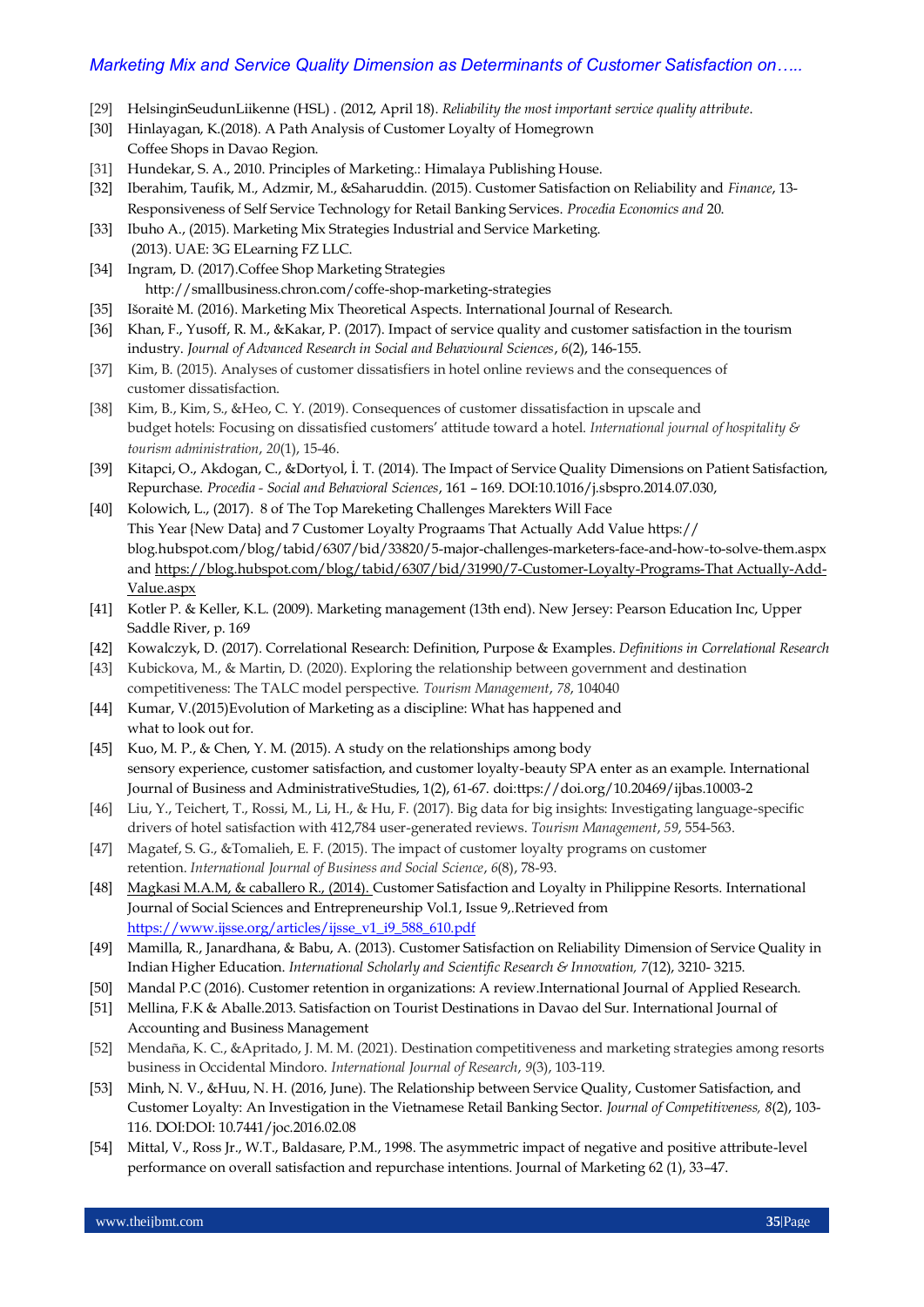- [55] Mok, C., Sparks, B., &Kandampully, J. (2011). Service Quality Management in Hospitality, Tourism, and Leisure. Portland, Oregon: U.S.A.
- [56] Nabi, N., (2012).Customer Expectations of Service Quality: A study on Private BanksofBangladesh Retrieved from <http://www.wrbrpapers.com/static/documents./july/2012/13.%20Nazia.pdf>
- [57] Nagle, T. T., & Müller, G. (2018). The Strategy and Tactics of Pricing. New York; London: Routledge Taylor & Francis Group.
- [58] Nam, K., & Carnie, B., (2011). Design effectiveness: Building customers Satisfaction and loyalty through design.
- [59] Omar, H., Bin Saadan, K., & Bin Seman, K. (2015). Determining the Influence of the Reliability of Service Quality on Customer Satisfaction: The Case of Libyan E-Commerce DOI: 10.5296/ijld.v51 6649.
- [60] Ottawa Chamber of Commerce. (2014, October 14). Business. *The Five Dimensions of Service Excellence*. Retrieved from<https://thevoice.ottawachamber.ca/2014/10/14/the-five-dimensions-of-service-excellence/>
- [61] Panda, T. K., & Das, S. (2014). The role of tangibility in service quality and its impact on external customer satisfaction: A comparative study of hospital and hospitality sectors. IUP Journal of Marketing Management, 13(4), 53.
- [62] Payam M. M.(2015) Tourists' Security: The Need for Tourism Police inBosnia and Herzegovina. British Journal of Economics, Management and Trade.(12)1-1-9, 2016 Article No
- [63] Peppers, D., & Rogers, M. (2016). An Analysis of Factors Impact of Service Quality: The Case of Pick N Pay Supermarket Stores In Pietermaritzburg Area, South Africa
- [64] Polyorat, K. & Sophonsiri, S. (2010). The Influence of Service Quality
- [65] Dimensions on Customer Satisfaction and Customer Loyalty in the Chain Restaurant Context: A Thai Case, Journal of Global Business and Technology, 6 (2): 64-76.
- [66] Pride, W. M., Ferrell, O., &Hult, G. T. (2014). Strategic Marketing Management. In W. M. Pride, O. Ferrell, & G. T. Hult, Marketing Foundations (p. 5). Pasay City, Philippines: Cengage Learning Asia Pte Ltd (Philippine Branch).
- [67] Radojevic, T., Stanisic, N., &Stanic, N. (2015). Ensuring positive feedback: Factors that influence customer satisfaction in the contemporary hospitality industry. *Tourism Management*, *51*, 13-21.
- [68] Rajicic, B. N., &Ciric, M. (2008). The Importance Of Service Quality For Achieving Customer Satisfaction. *Nails Of The Oradea University. Fascicle of Management and Technological Engineering, VII*(XVII), 2572-2579. Retrieved from https://imtuoradea.ro/auo.fmte/files-2008/MIE\_files/NOVAKOVIC%20BISERKA%201.pdf
- [69] Recamadas, H. K. (2018). A path analysis of customer loyalty of homegrown coffee shops in Davao region. *Journal of Administrative and Business Studies*, *4*(4), 185-195.
- [70] Reichheld, F. & Sasser, W. (2003). Loyalty: A Prescription for Cutting Costs, Marketing Management, 12 (5):24-25.
- [71] Reinartz WJ, Kumar V(2003). The Impact of Customer Relationship Characteristics on Profitable Lifetime Duration. Journal of Marketing. 2003; 67:77-99.
- [72] Rugova, B., &Prenaj, B. (2016). Social media as marketing tool for SMEs: opportunities and challenges. *Academic Journal of Business*, *2*(3), 85-97.
- [73] Saber, J.M., Ibrahim M. Z.F., Mustapha R. I. P., Salim, A., Sandikau, E. N. R &
- [74] Lajis N. A. A (2017). The Effects of Parking Convenience Towards Customer Retention in Gurney Drive, Penang: A Preliminary Study. International Academic Research Journal of Social Science 3(1) 2017 Page 1-5
- [75] Shaikh, U., & Khan, N., (2011). Impact of Service Quality on Customer Satisfaction:Evidences from the Restaurant Industry in Pakistan
- [76] Simon, M. (2011). Correlation research. Retrieved from <http://dissertationrecipes.com/wp-content/uploads/2011/04/Correlational-ResearchX.pdf>
- [77] Singh, R., & Khan I.A (2012). An Approach to Increase Customer Retention and Loyalty in B2C World. International Journal of Scientific and Research Publications, Volume 2, Issue 6, June 2012 1 ISSN 2250-3153
- [78] Solomon, M. R., Marshall, G. W., Stuart, E. W., Barnes, B. R., Mitchell, V. W., & Tabrizi, W. (2019). *Marketing: Real people, real decisions*. Pearson UK.
- [79] Somocor, M. D. (2017). *Marketing Mix and Sercive Quality (ServQual) Attributes as Determinants of Customer Satisfaction in Selected Three- Star Hotels in Davao Ciy.* Davao.
- [80] Stadtler,H. (2015). Supply Chain Management:Anoverview.In Supply Chain management and advanced planning (pp. 3-28). Springer Berlin Heidelberg.
- [81] Sultana, M. (2014). *Promotion Mix Strategies of ICAM through Social Media.* LAP LAMBERT Academic Publishing.